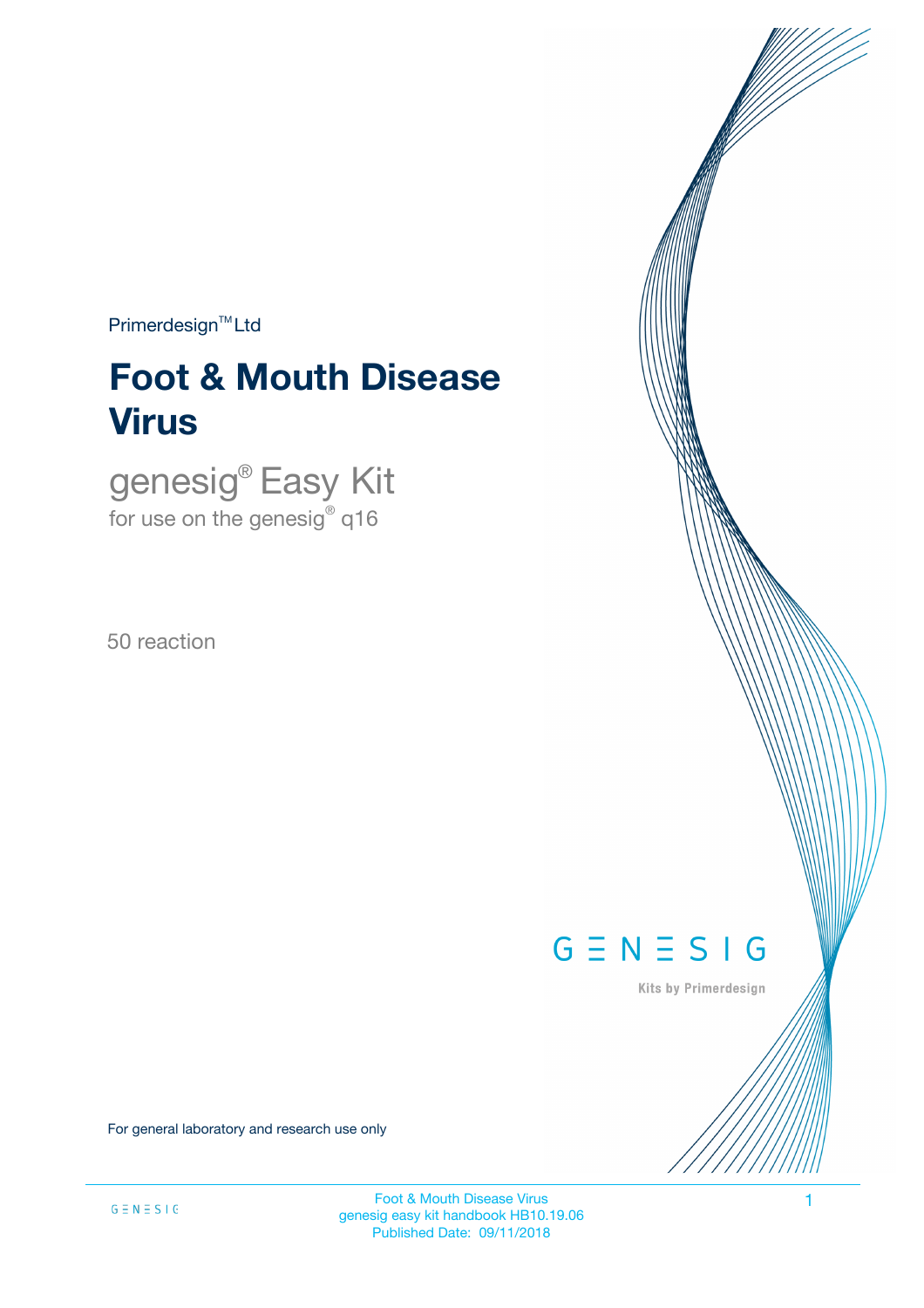## genesig® Easy: at a glance guide

#### **For each RNA test**

| Component                | <b>Volume</b>  | Lab-in-a-box pipette |  |
|--------------------------|----------------|----------------------|--|
| FMDV primer/probe mix    | 5 <sub>µ</sub> |                      |  |
| Your RNA sample          | 5 <sub>µ</sub> |                      |  |
| oasig OneStep Master Mix | 10 µl          |                      |  |

#### **For each positive control**

| Component                 | Volume         | Lab-in-a-box pipette |  |
|---------------------------|----------------|----------------------|--|
| FMDV primer/probe mix     | 5 <sub>µ</sub> |                      |  |
| Positive control template | 5 <sub>µ</sub> |                      |  |
| oasig OneStep Master Mix  | 10 µl          |                      |  |

#### **For each negative control**

| Component                | <b>Volume</b>  | Lab-in-a-box pipette |   |
|--------------------------|----------------|----------------------|---|
| FMDV primer/probe mix    | 5 <sub>µ</sub> |                      |   |
| <b>Water</b>             | 5 <sub>µ</sub> |                      | Ē |
| oasig OneStep Master Mix | $10 \mu$       |                      |   |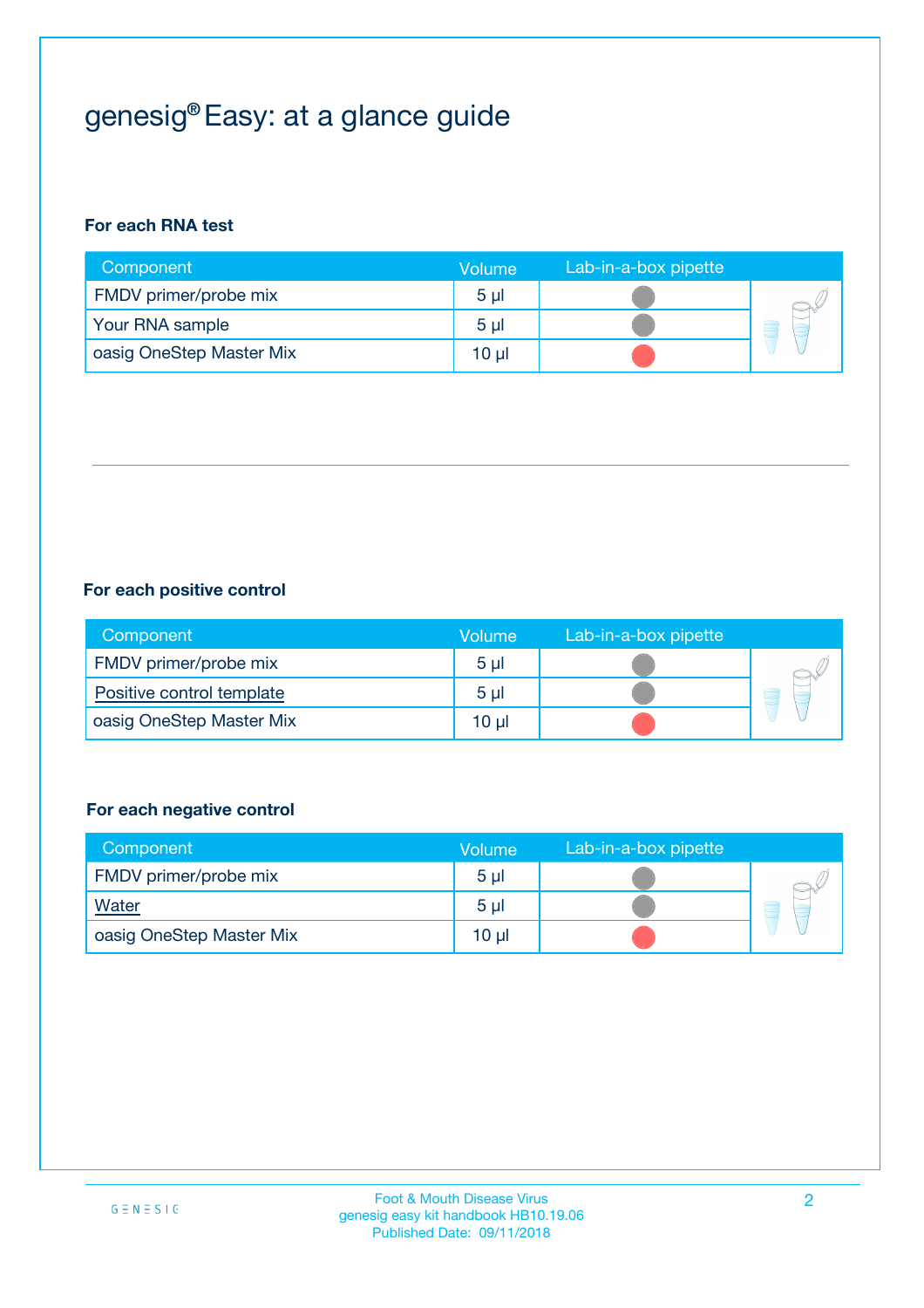### Kit Contents



## Reagents and equipment to be supplied by the user

#### **genesig® q16 instrument**

#### **genesig® Easy Extraction Kit**

This kit is designed to work well with all processes that yield high quality RNA and DNA but the genesig Easy extraction method is recommended for ease of use.

#### **genesig® Lab-In-A-Box**

The genesig Lab-In-A-Box contains all of the pipettes, tips and racks that you will need to use a genesig Easy kit. Alternatively if you already have these components and equipment these can be used instead.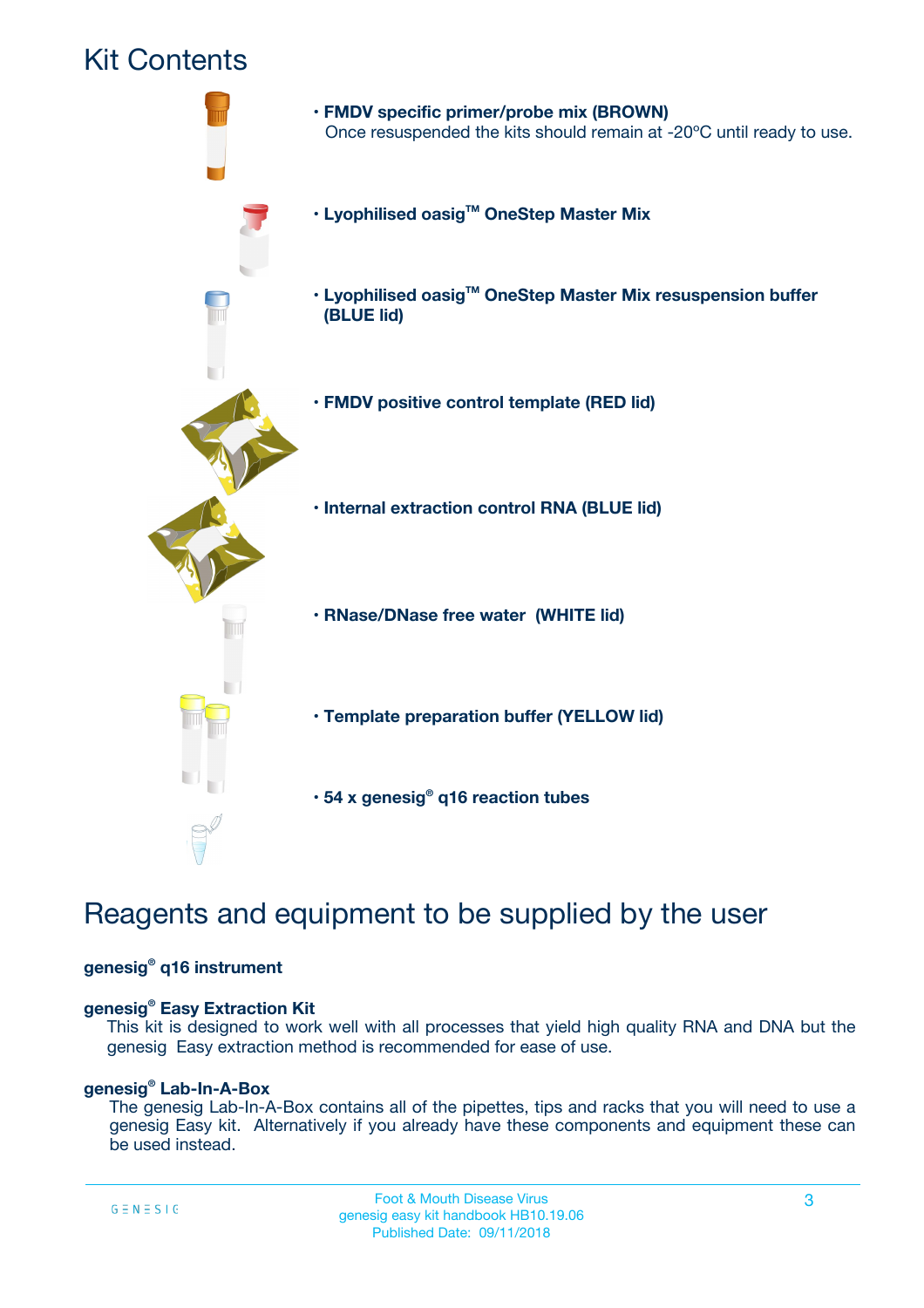## Step-by-step guide

### 1. Resuspend the test components



Use the blue pipette to transfer 500µ**l\*** of the oasig OneStep Master Mix resuspension buffer into the tube of lyophilised oasig OneStep Master Mix and mix well by gently swirling.

**\***Transfering 525µl of the oasig OneStep Master Mix resuspension buffer to your oasig OneStep Master Mix (instead of the 500µl recommended above) will enable you to take full advantage of the 50 reactions by accounting for volume losses during pipetting. In order to do so with the genesig Easy fixed volume pipettes use 1x blue, 2x red and 1x grey pipettes to make the total volume. Please be assured that this will not adversely affect the efficiency of the test.



Then use the blue pipette to transfer 500µl of water into the brown tube labelled FMDV primers/probe. Cap and shake tube to mix. A thorough shake is essential to ensure that all components are resuspended. **Failure to mix well can produce poor kit performance.**

These components are now ready to use.

Store them in the freezer from hereon.

#### Top tip

- Ensure that the primer/probe mix is mixed thoroughly before each use by shaking.
- Once resuspended do not expose genesig Easy kit to temperatures above -20°C for longer than 30 minutes at a time.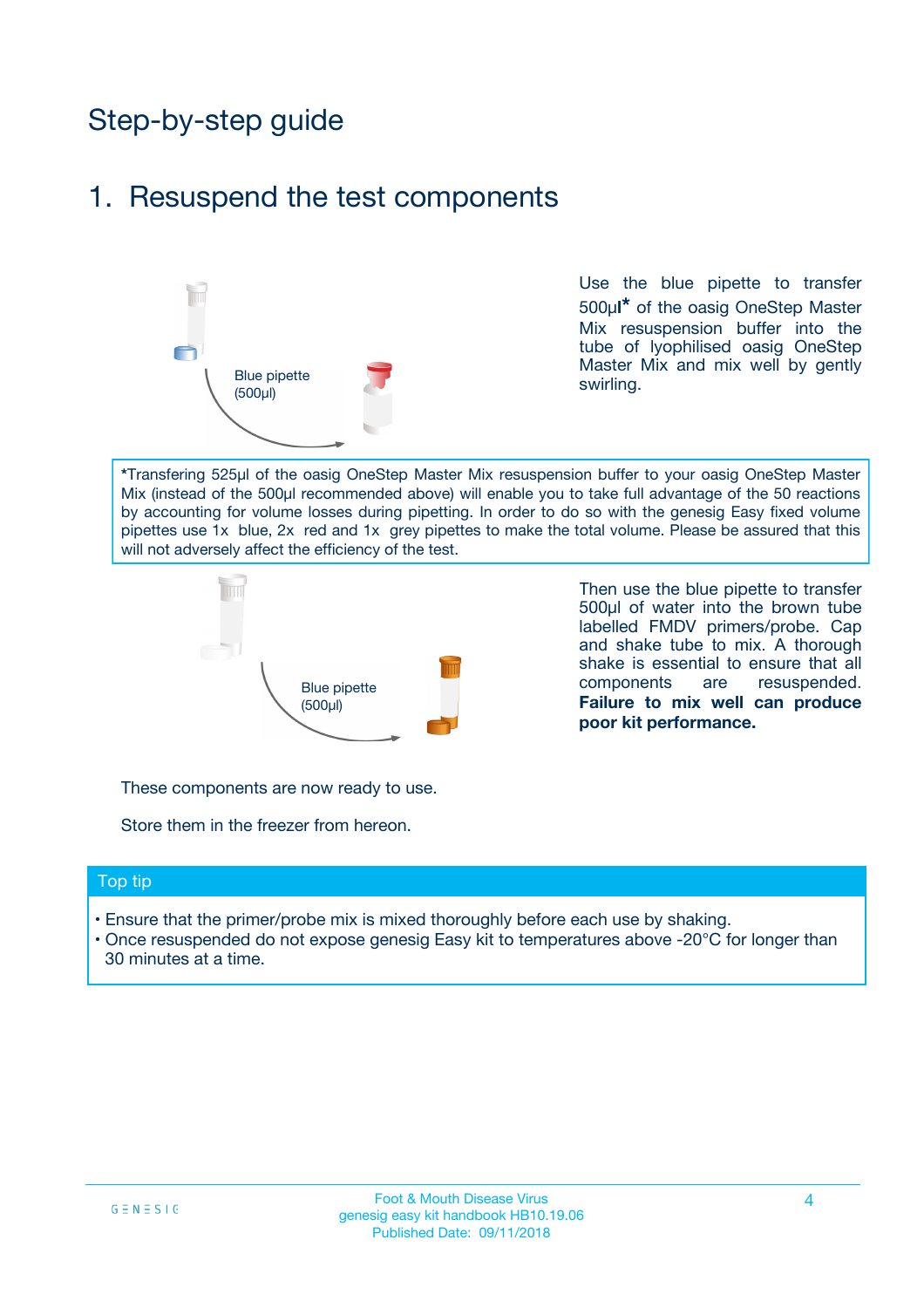## 2. Internal extraction control



Use the blue pipette to transfer 1000µl (2 x 500µl) of template preparation buffer into the Internal Extraction Control RNA tube. Cap and shake tube to mix.

Your kit contains Internal Extraction Control RNA. This is added to your biological sample at the beginning of the RNA extraction process. It is extracted along with the RNA from your target of interest. The q16 will detect the presence of this Internal Extraction Control RNA at the same time as your target. This is the ideal way to show that your RNA extraction process has been successful.

#### **If you are using an alternative extraction kit:**

Use the red pipette to transfer 10µl of Internal Extraction Control RNA to your sample **after** the lysis buffer has been added then follow the rest of the extraction protocol.

#### **If using samples that have already been extracted:**

Use the grey pipette to transfer 5µl of Internal Extraction Control RNA to your extracted sample.

### 3. Add primer/probe mix to all reaction tubes





For every reaction to be run, use the grey pipette to add 5µl of your FMDV primers/probe mix to every tube.

#### Top tip

- Always pipette the primer/probe mix directly into the bottom of the tube.
- You can label the tube lids to aid your reaction setup but avoid labelling tube sides.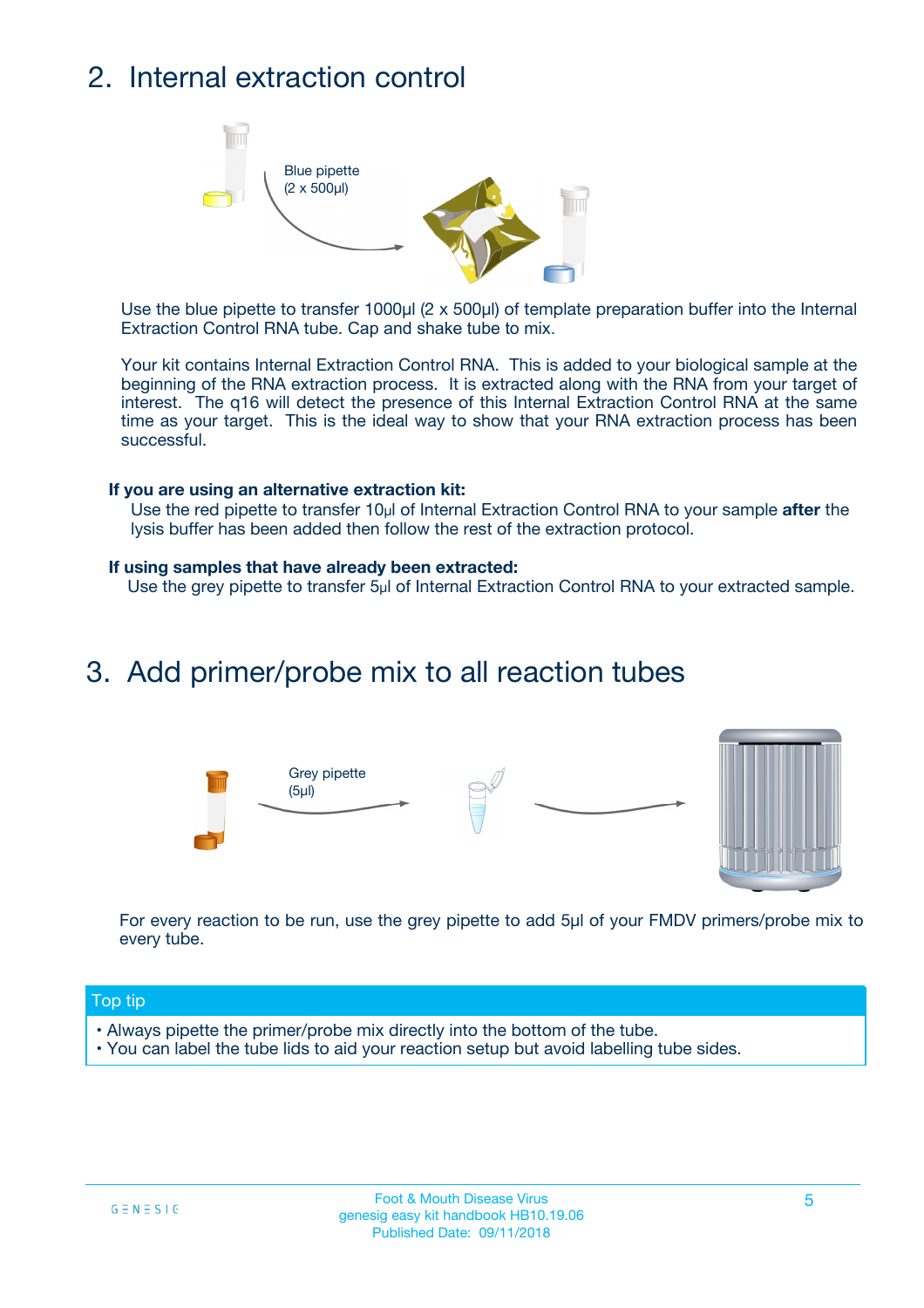## 4. Add Master Mix to all reaction tubes



For every reaction to be run, use the red pipette to add 10µl of the oasig OneStep Master Mix to the tubes containing primer/probe mix.

Move swiftly to begin your q16 run, as any delay after the oasig OneStep Master Mix has been added can effect the sensitivity of your test.

#### Top tip

**•** Always add the oasig OneStep Master Mix to the side of the tube to reduce the introduction of bubbles.

### 5. Negative control



For each test you will require a negative control. Instead of RNA water is used. This sample should typically prove negative thus proving that all of your positive samples really are positive.

To create a negative control reaction simply use the grey pipette to add 5µl of the water to the required reaction tubes. Close these tubes after adding the water.

Because some genesig kit targets are common in the environment you may occasionally see a "late" signal in the negative control. The q16 software will take this into account accordingly.

#### Top tip

**•** Always add the water to the side of the tube to reduce the introduction of bubbles.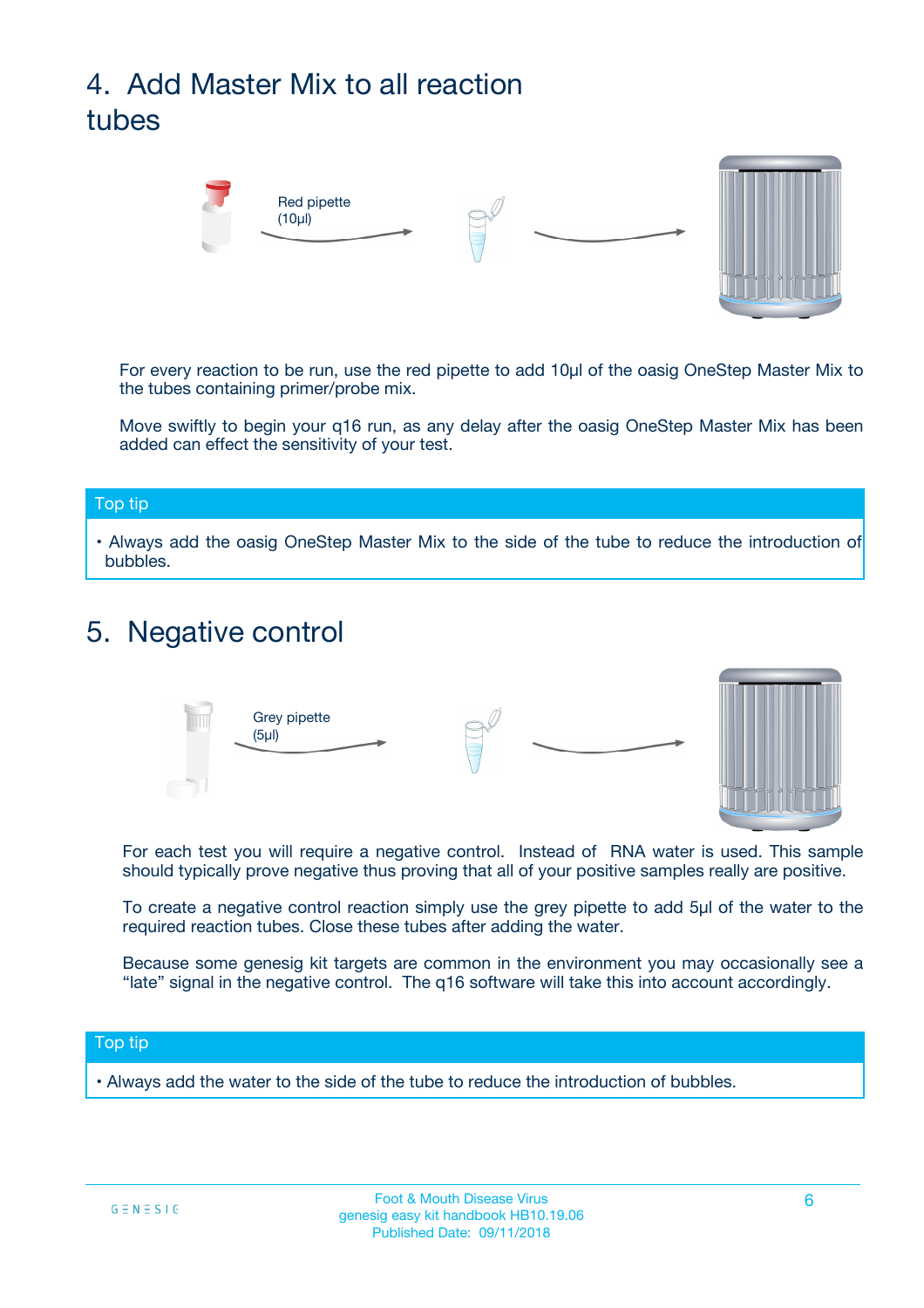## 6. Set up a test





For each sample you wish to analyse, use the grey pipette to add 5µl of your RNA sample to the required reaction tubes. Close these tubes after adding the sample. Always change pipette tips between samples.

#### Top tip

**•** Always add the RNA sample to the side of the tube to reduce the introduction of bubbles.

## 7. Positive control



Use the blue pipette to transfer 500µl of template preparation buffer into the positive control template tube. Cap and shake tube to mix.

Each time you run a test you will require a positive control. This is a small portion of RNA from your target of interest. It serves two purposes:

1. It will always test positive so it shows that everything is working as it should be.

2. The q16 software knows how much RNA is present in the positive control. So it can automatically compare your sample of interest with the positive control to calculate the amount of target RNA in your sample.

To create a positive control reaction simply use 5µl of the positive control instead of your RNA sample.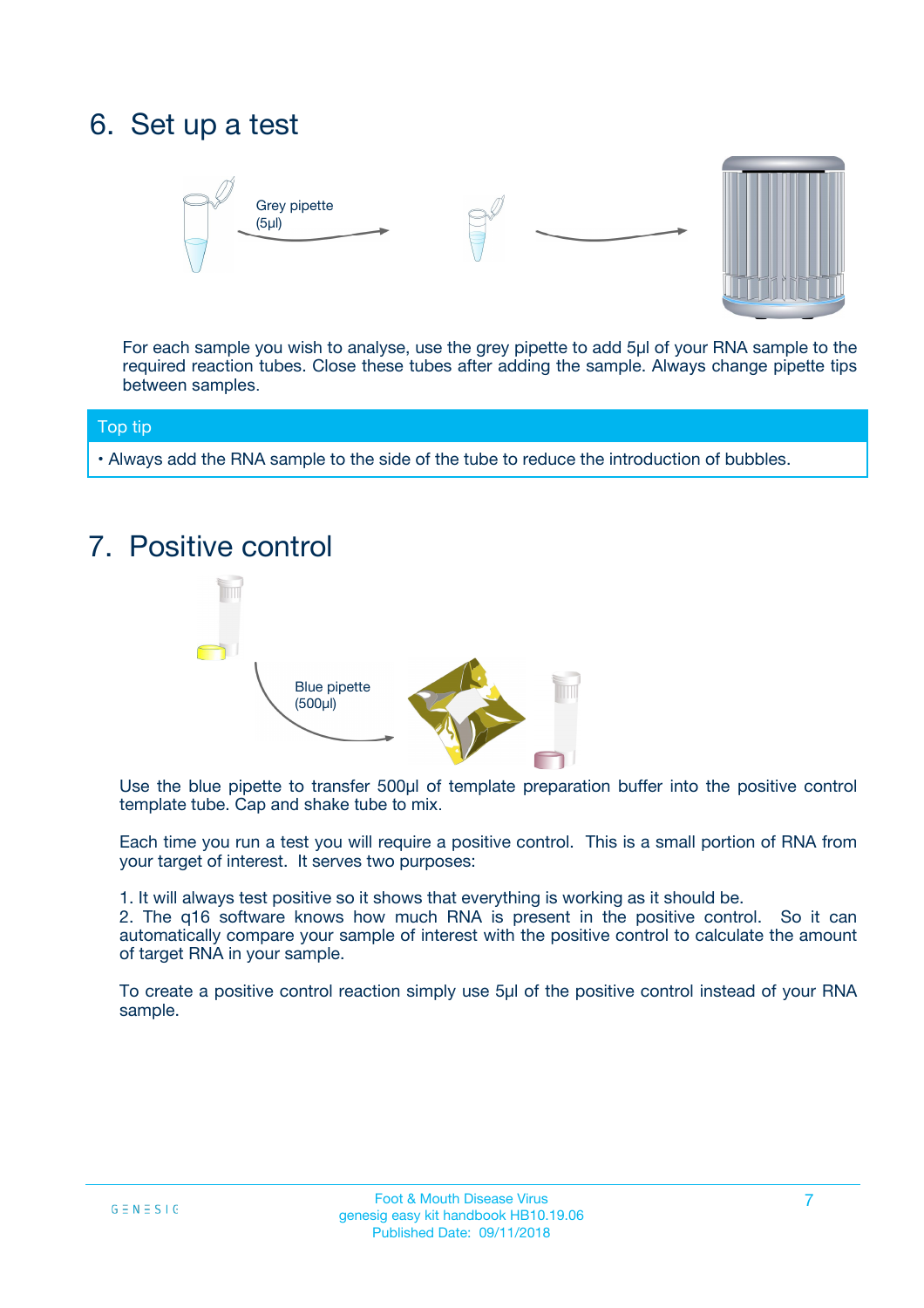



Take great care when setting up your positive control. The positive control template has the potential to give you a false positive signal in your other samples. Set positive controls up last after all other sample tubes are closed. Always change pipette tips between samples. You may even choose to set up positive controls in a separate room.

#### Top tip

**•** Always add the positive control template to the side of the tube to reduce the introduction of bubbles.

## 8. Running the test

Place the tubes into the correct positions in your q16 as defined by the software, this may include positioning of empty tubes to ensure that the q16 lid is balanced. The run can then be started.

|                      | genesig q16 PCR software - 1.2                                                          |                                  | $\Box$                                                                       |
|----------------------|-----------------------------------------------------------------------------------------|----------------------------------|------------------------------------------------------------------------------|
|                      | $N$ ew<br><b>Open Experiments:</b><br>Unsaved (New Experiment 2<br>$\blacktriangledown$ | <b>E</b> Open<br>Save<br>Save As | $G \equiv N \equiv S \mid G$<br><b>C</b> Close<br><b>&amp; Configuration</b> |
| <b>Stages:</b>       | Setup<br><b>Results</b>                                                                 |                                  |                                                                              |
| <b>Notes</b>         |                                                                                         | <b>Samples</b>                   | <b>Tests</b>                                                                 |
|                      | <b>Name and Details</b>                                                                 | Color<br>Note<br>Name            | Color<br>Note<br>Name                                                        |
|                      | New Experiment 2017-10-26 11:06                                                         | Sample 1                         | على<br>4<br>Test 1                                                           |
|                      | Kit type: genesig® Easy Target Detection kit                                            | Sample 2                         |                                                                              |
|                      | Instrument Id.:                                                                         | Sample 3                         | $\equiv$<br>$\equiv$                                                         |
|                      | <b>Run Completion Time:</b>                                                             | Sample 4                         |                                                                              |
| <b>Notes</b>         | $\blacktriangle$                                                                        | Sample 5                         | 企<br>40                                                                      |
|                      | $\overline{\mathbf{v}}$                                                                 |                                  | ÷<br>⊕                                                                       |
| <b>Well Contents</b> |                                                                                         |                                  | Run                                                                          |
| Pos.                 | Test                                                                                    | Sample                           | <b>Run Status</b>                                                            |
| -1                   | Test 1                                                                                  | Negative Control                 | $\blacktriangle$                                                             |
| $\overline{2}$       | Test 1                                                                                  | Positive Control                 |                                                                              |
| 3                    | Test 1                                                                                  | Sample 1                         | Show full log                                                                |
| $\overline{4}$       | Test 1                                                                                  | Sample 2                         |                                                                              |
| 5                    | Test 1                                                                                  | Sample 3                         | <b>Run Control</b>                                                           |
| 6                    | Test 1                                                                                  | Sample 4                         |                                                                              |
| $\overline{7}$       | Test 1                                                                                  | Sample 5                         |                                                                              |
| 8                    |                                                                                         |                                  | $\triangleright$ Start Run<br>■ Abort Run                                    |
| ◡                    | <b><i>ADD FURTHER COLLANDELIA</i></b>                                                   |                                  | $\overline{\mathbf{v}}$                                                      |

#### Top tip

- Before loading tubes into the q16, check for bubbles! Flick the bottom of the tubes to remove any bubbles that may have formed during the test setup.
- Apply centrifugal force with a sharp wrist action to ensure all solution is at the bottom of the reaction tube.
- When repeating a test you can use a previous file as a template by clicking 'open' then selecting File name > Files of Type > Experiment file as template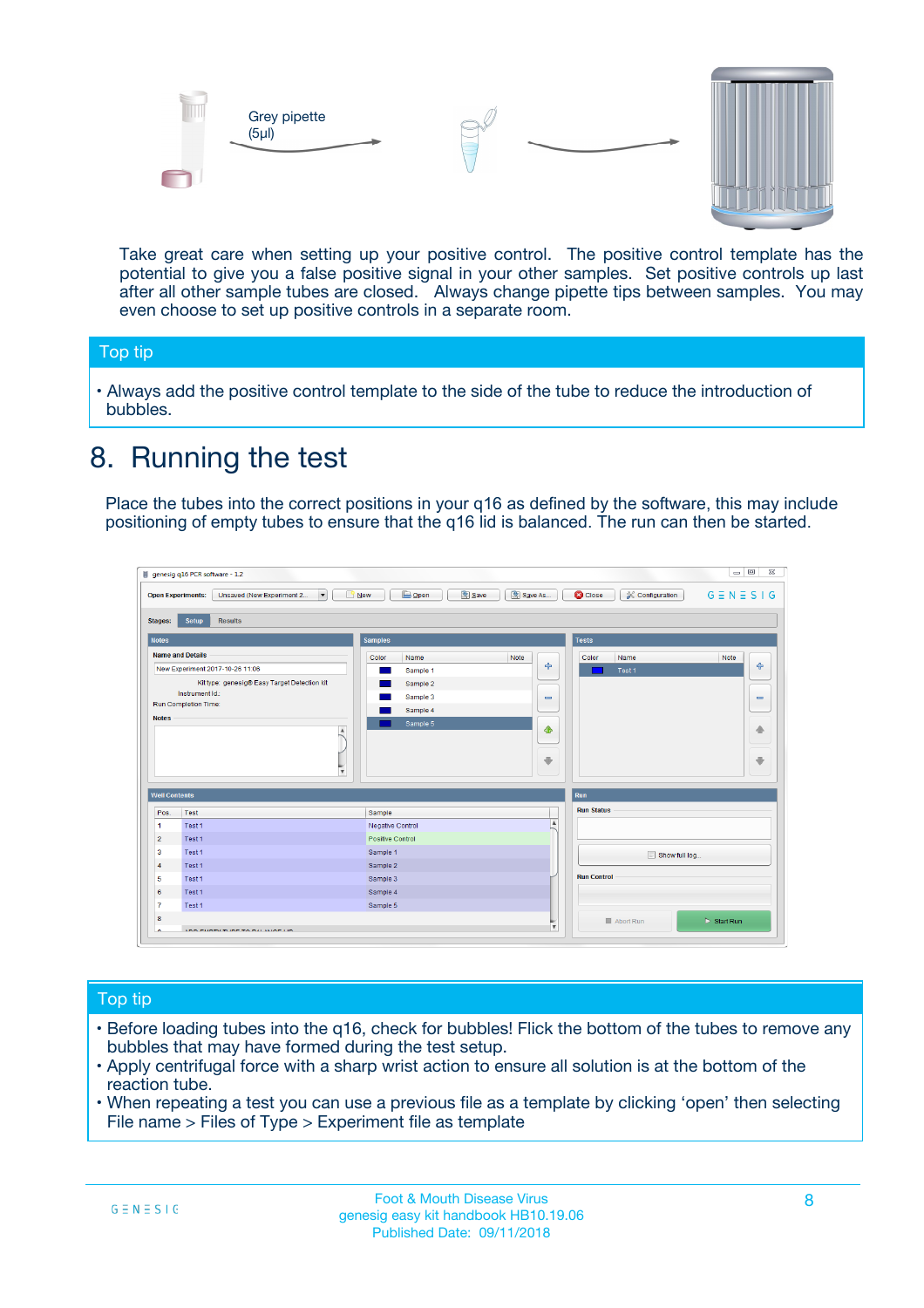### What do my results mean?

Analysis of your data is carried out automatically by the genesig q16. The following information is designed to help you fully understand a result or to troubleshoot:

### "Positive"

#### **Explanation**

Your sample has produced a positive result. Your target of interest is present and you can use the reported quantity.

### "Negative"

#### **Explanation**

Your sample has produced a negative result. The target is not present in your sample.

### "Test contaminated"

#### **Explanation**

The Negative Control should be completely free of any DNA/RNA. If you see this error message it means that at some point during the setup, the Negative Control has been contaminated with DNA/RNA and has given a positive signal. This contamination has invalidated the test. The Positive Control and your test samples are both possible sources of contaminating DNA/RNA. The genesig q16 reaction tubes from previous runs will also contain very high amounts of DNA so it is important that these are carefully disposed of after the run is completed and NEVER OPENED. It may be the case that your kits have become contaminated which will lead to the same problem occurring repeatedly.

#### **Solutions**

1. Clean your working area using a commercial DNA remover solution to ensure the area is DNA free at the start of your run and re-run the test.

2. If the problem persists then the kit has become contaminated and it will have to be discarded and replaced with a new kit. When you open the new kit, run a simple test to show that changing the kit has solved the problem. Prepare a test which includes only the Positive Control, the Negative Control and one 'mock sample'. For the 'mock sample' add water instead of any sample RNA. The result for the Negative Control and the mock sample should be negative indicating that contamination is no longer present.

#### **Preventive action**

An ideal lab set-up has a 'Clean area' where the test reagents are prepared and a 'sample area' where DNA/RNA samples and the Positive Control template are handled. The best workflow involves setting up all the test components (excluding the positive control template) in the clean area and then moving the tests to the sample area for sample and Positive Control addition. If this method is followed then the kit components are always kept away from possible sources of contamination. For extra security the Negative Control can be completely prepared and sealed in the clean area. All work areas should be decontaminated regularly with DNA remover.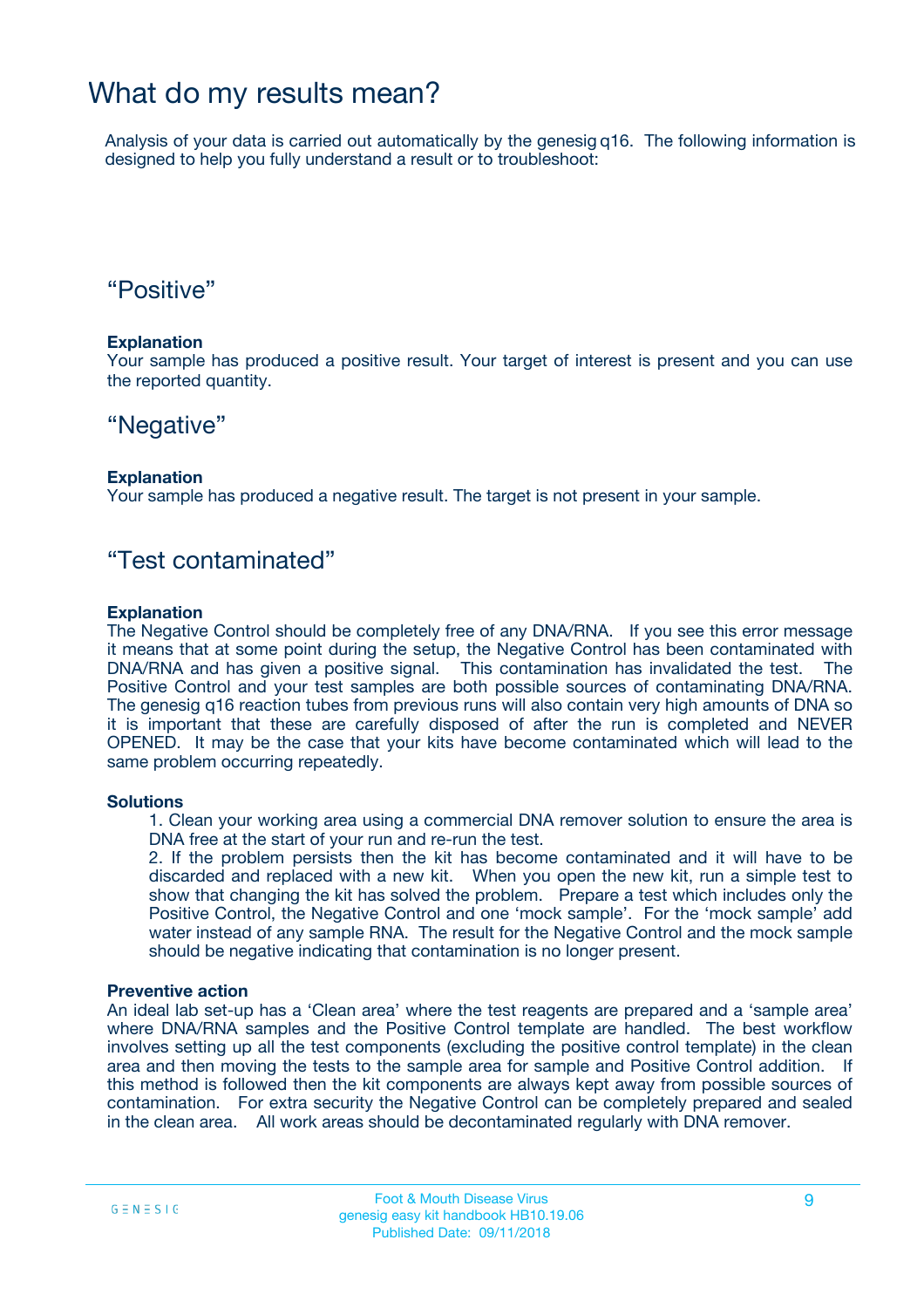### "Sample preparation failed"

#### **Explanation**

The test has failed because the quality of the sample was not high enough. The Internal Extraction Control component identifies whether the sample has been prepared correctly and is of suitable quality. This error message means that this quality control test has failed and the sample quality is not high enough for analysis.

#### **Solutions**

1. Check the sample preparation protocol for any user errors then repeat.

2. Poor quality samples can result from overloading the sample preparation protocol with too much starting material. Try reducing the amount of starting material then repeat.

3. Failing to add the Internal Extraction Control RNA to your sample during the sample preparation protocol can also lead to a reported result of "sample preparation failed". Ensure that this step has not been overlooked or forgotten. If your samples are derived from an archive store or from a process separate from your genesig Easy extraction kit; you must add 5µl of Internal Extraction Control RNA into each 0.5ml of your sample to make it suitable for use on the q16.

### "Positive result, poor quality sample"

#### **Explanation**

The test is positive so if you are only interested in obtaining a 'present or absent' answer for your sample then your result is reliable. However, the test contains an Internal Extraction Control component that identifies if the sample is of high quality. This quality control test has failed and the sample is not therefore of high enough quality to accurately calculate the exact copy number of RNA present. If you require quantitative information for your sample then proceed with the solutions below.

#### **Solutions**

1. For appropriate solutions, read the "Sample preparation failed" section of this handbook.

### "Test failed"

#### **Explanation**

The test has failed because the Positive Control has not worked. The Positive Control is present to show that all aspects of the test are working correctly together. When this control test fails, the test as a whole is invalidated. This finding indicates that a problem has occurred in the reaction set-up part of the experiment and has nothing to do with sample preparation.

#### **Solutions**

- 1. Check the entire workflow and test set-up to look for any user errors, then repeat the test e.g. have the right colour pipettes and solutions been used with the correct tubes?
- 2. Ensure the positive and negative controls are inserted into the correct wells of your q16.

3. A component of the test may have 'gone off' due to handing errors, incorrect storage or exceeding the shelf life. When you open a new kit, run a simple test to show that changing the kit has solved the problem. Prepare a test which includes only the Positive Control, the Negative Control and one 'mock sample'. For the 'mock sample' add internal control template instead of any sample RNA. If the Positive Control works, the mock sample will now be called as a negative result.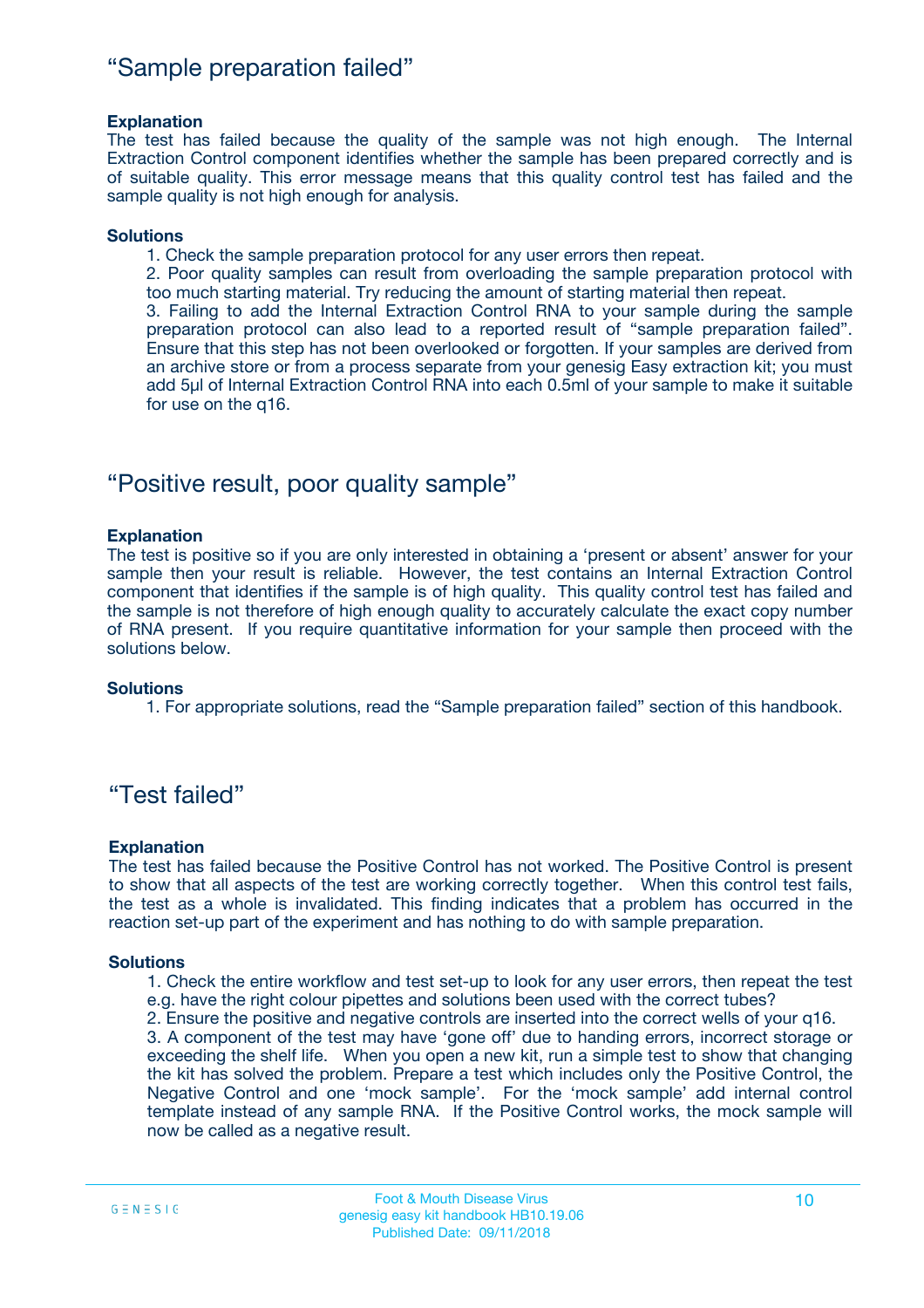### "Test failed and is contaminated"

#### **Explanation**

The Positive Control is indicating test failure, and the Negative Control is indicating test contamination. Please read the "Test Failed" and "Test contamination" sections of this technical support handbook for a further explanation.

#### **Solution**

1. For appropriate solutions, read both the "Test failed" and "Test contaminated" sections of this handbook.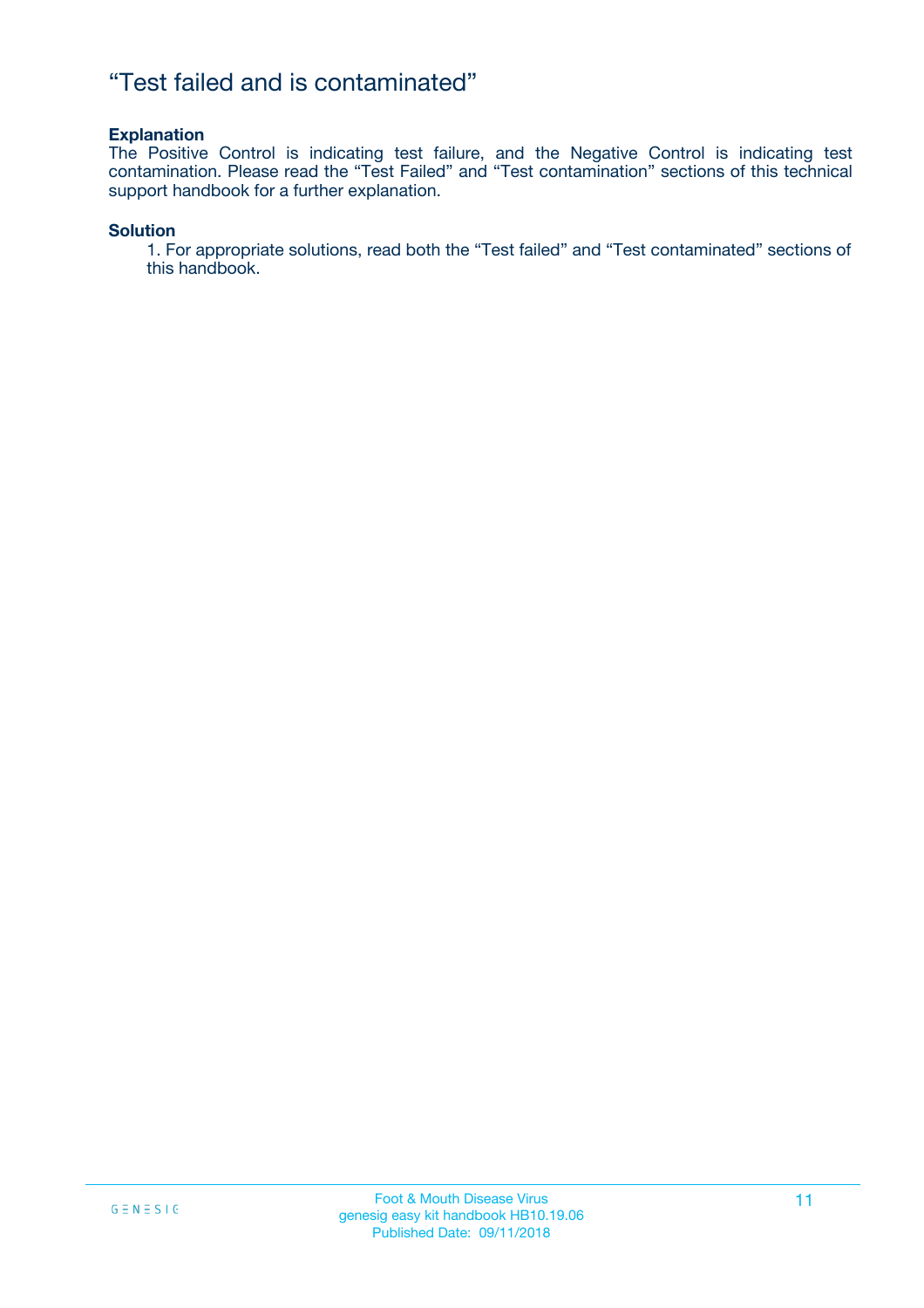## Foot & Mouth Disease Virus

Foot-and-mouth disease, FMD or hoof-and-mouth disease (Aphtae epizooticae) is a highly contagious and sometimes fatal viral disease of cloven-hoofed animals, including domestic animals such as cattle, water buffalo, sheep, goats and pigs, as well as antelope, bison and other wild bovids, and deer. It is caused by foot and Mouth disease virus.

Humans are very rarely affected by the virus. Foot and Mouth disease virus is the prototypic member of the Aphthovirus genus in the Picornaviridae family. This picornavirus is the etiological agent of the acute systemic vesicular disease that affects cattle and other animals worldwide. It is a highly variable and transmissible virus.

There are seven FMD serotypes: O, A, C, SAT-1, SAT-2, SAT-3, and Asia-1. These serotypes show some regionality, and the O serotype is most common.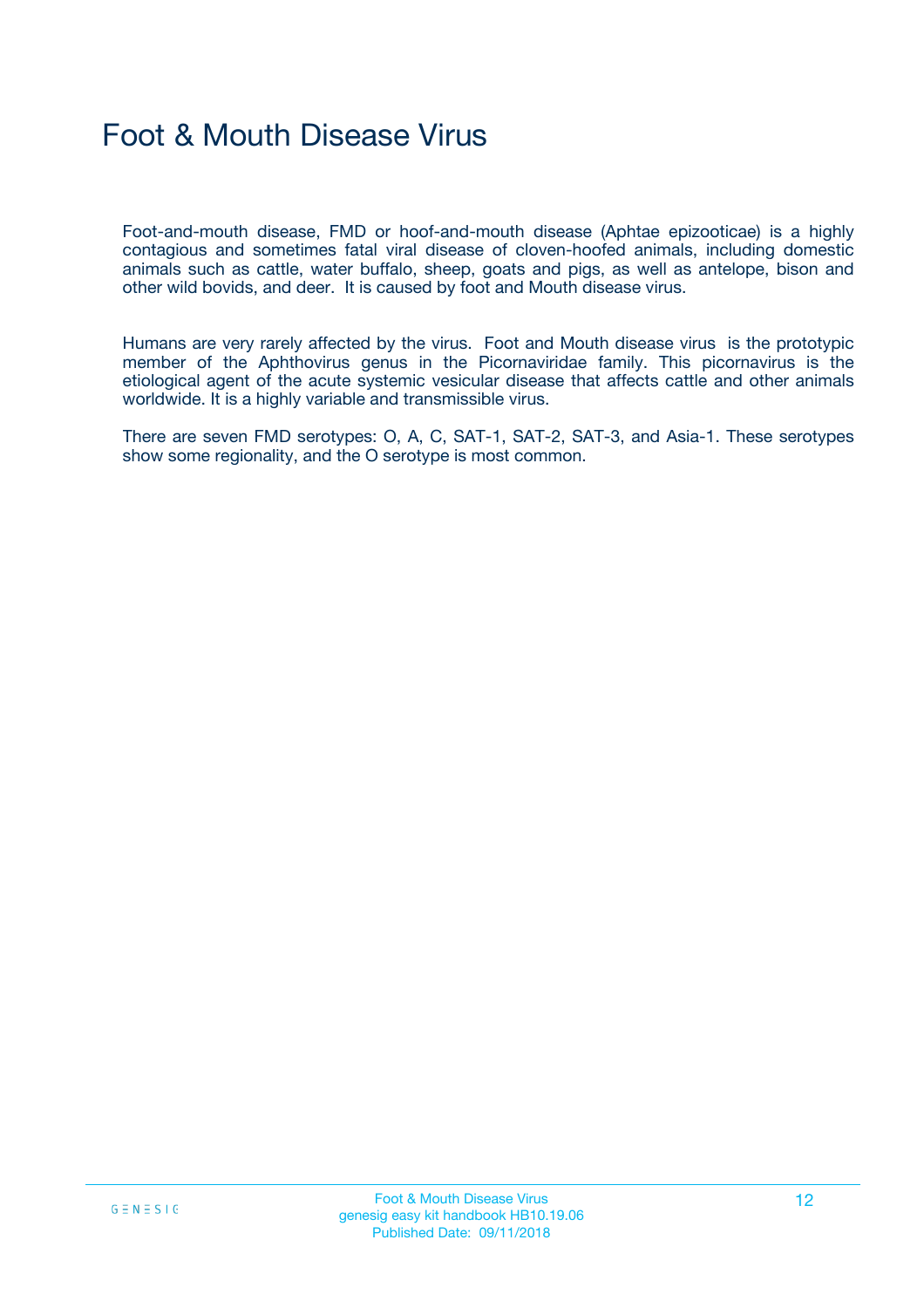## **Specificity**

The Primerdesign genesig Kit for Foot & Mouth Disease Virus (FMDV) genomes is designed for the in vitro quantification of FMDV genomes. The kit is designed to have a broad detection profile. Specifically, the primers represent 100% homology with over 95% of the NCBI database reference sequences available at the time of design.

The dynamics of genetic variation means that new sequence information may become available after the initial design. Primerdesign periodically reviews the detection profiles of our kits and when required releases new versions.

The target sequence within the 5' UTR, has previously been shown to be a good genetic marker for all FMDV serotypes in other clinical real-time PCR based studies (Donald P. King et.al 2006). The primers and probe sequences in this kit have 100% homology with over 95% of clinically relevant reference sequences contained in the NCBI database based on a comprehensive bioinformatics analysis.

If you require further information, or have a specific question about the detection profile of this kit then please send an e.mail to enquiry@primerdesign.co.uk and our bioinformatics team will answer your question.